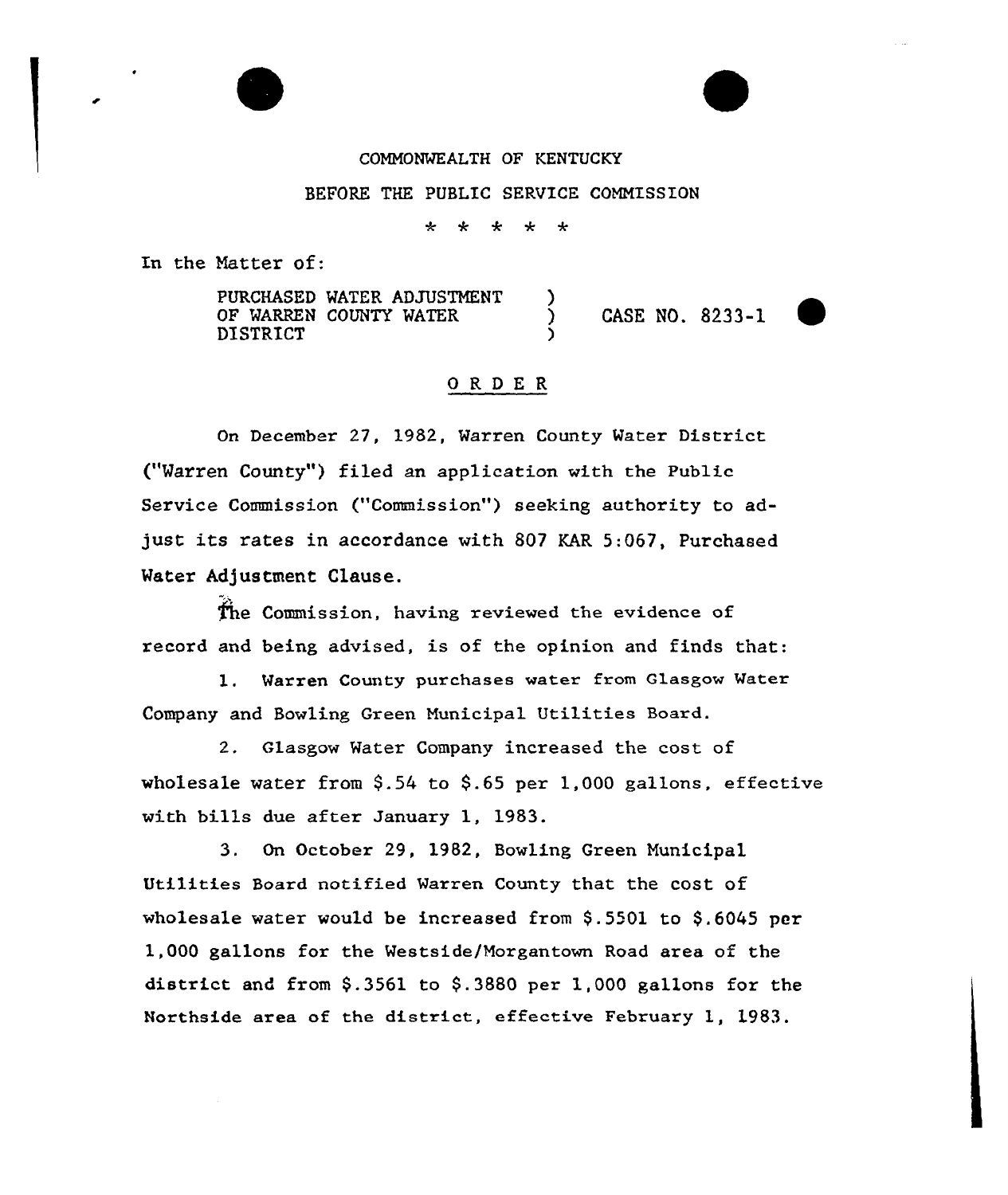

5. The financial exhibits filed by Warren County indicate that it cannot absorb an increase of this magnitude in the wholesale cost of water.

6. The purchased water adjustment and the rates in Appendix <sup>A</sup> are fair, just and reasonable and should be approved.

IT IS THEREFORE ORDERED that the purchased water adjustment in the amount of \$.05 per 1,000 gallons and the rates in Appendix <sup>A</sup> be and they hereby are approved for service rendered on and after February 1, 1983.

IT IS FURTHER ORDERED that for the purpose of future application of the purchased water adjustment clause of Warren County, the base rates for purchased water shall be:

| Supplier |                                         |  |                         |  |  |
|----------|-----------------------------------------|--|-------------------------|--|--|
|          | Glasgow Water Company                   |  | $$.65$ per 1,000 gal.   |  |  |
|          | Bowling Green Municipal Utilities Board |  |                         |  |  |
|          | Westside/Morgantown Rd. Area            |  | $$.6045$ per 1,000 gal. |  |  |
|          | Northside Area                          |  | .3880 per 1,000 gal.    |  |  |

 $-2-$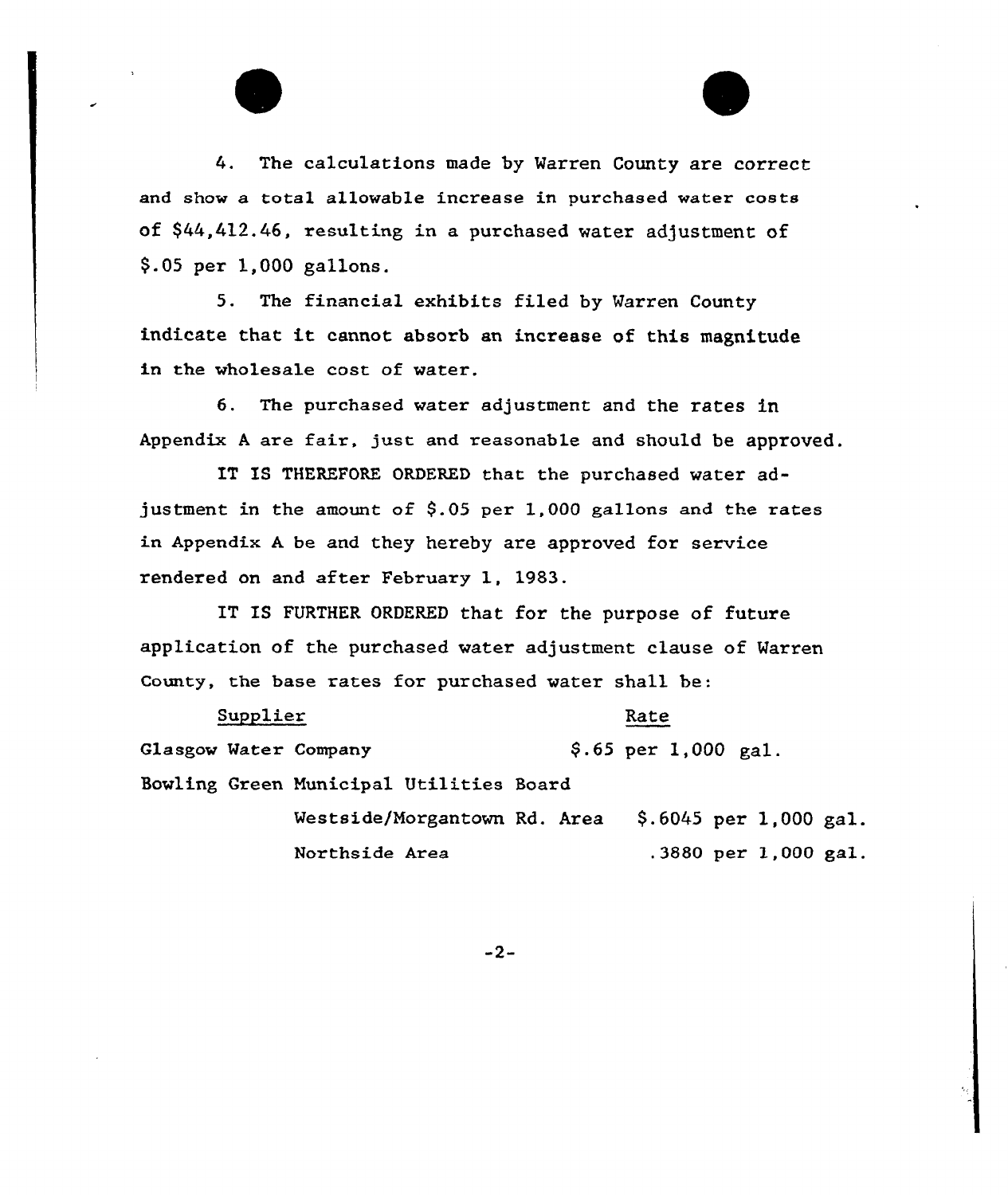IT IS FURTHER ORDERED that within 30 days of the date of this Order, Marren County shall file vith the Commission its revised tariff sheets setting out the rates approved herein. Done at Frankfort, Kentucky, this 28th day of January, 1983. PUBLIC SERVICE COMMISSION

Chairman  $\mathcal{L}$  . Let

Vice Chairma

Commissioner

ATTEST:

Secretary